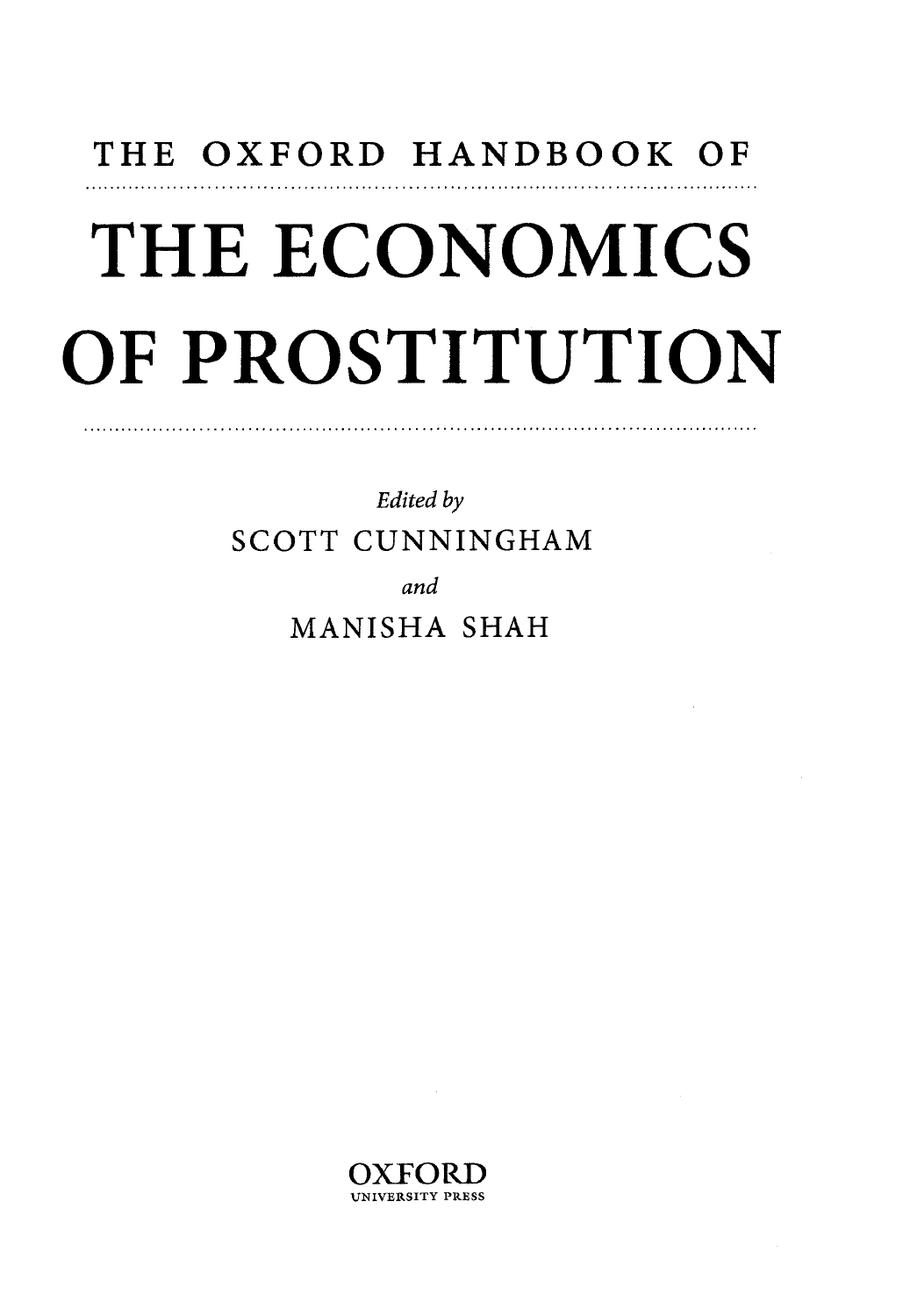## CONTENTS

| List of Contributors |                                                                                                                                      | ix           |
|----------------------|--------------------------------------------------------------------------------------------------------------------------------------|--------------|
| 1.                   | Introduction<br>SCOTT CUNNINGHAM AND MANISHA SHAH                                                                                    | $\mathbf{1}$ |
|                      | PART I SUPPLY AND DEMAND                                                                                                             |              |
| 2.                   | Examining the Role of Client Reviews and Reputation within<br><b>Online Prostitution</b><br>SCOTT CUNNINGHAM AND TODD D. KENDALL     | 9            |
| 3.                   | Economic Theories and Empirics on the Sex Market<br><b>HANDIE PENG</b>                                                               | 33           |
|                      | 4. Sexual and Communication Networks of Internet-Mediated<br>Prostitution<br>LUIS E. C. ROCHA, FREDRIK LILJEROS, AND PETTER HOLME    | 57           |
| 5.                   | Examining the Economics of Prostitution Using Online Data<br>THOMAS J. HOLT, KRISTIE R. BLEVINS, AND SARAH FITZGERALD                | 98           |
| 6.                   | Affluent and Devout: Men Paying for Sex in the United Kingdom<br>MARINA DELLA GIUSTA, MARIA LAURA DI TOMMASO,<br>AND SARAH L. JEWELL | 121          |
| 7.                   | Empirical Analysis of the Impact of Legal Status on Versatility<br>and Efficiency in Prostitution Markets<br><b>SAMUEL CAMERON</b>   | 135          |
|                      | PART II SEX WORKERS IN<br>DEVELOPING COUNTRIES                                                                                       |              |
| 8.                   | Transactional Sex in Malawi<br>SARAH BAIRD AND BERK ÖZLER                                                                            | 165          |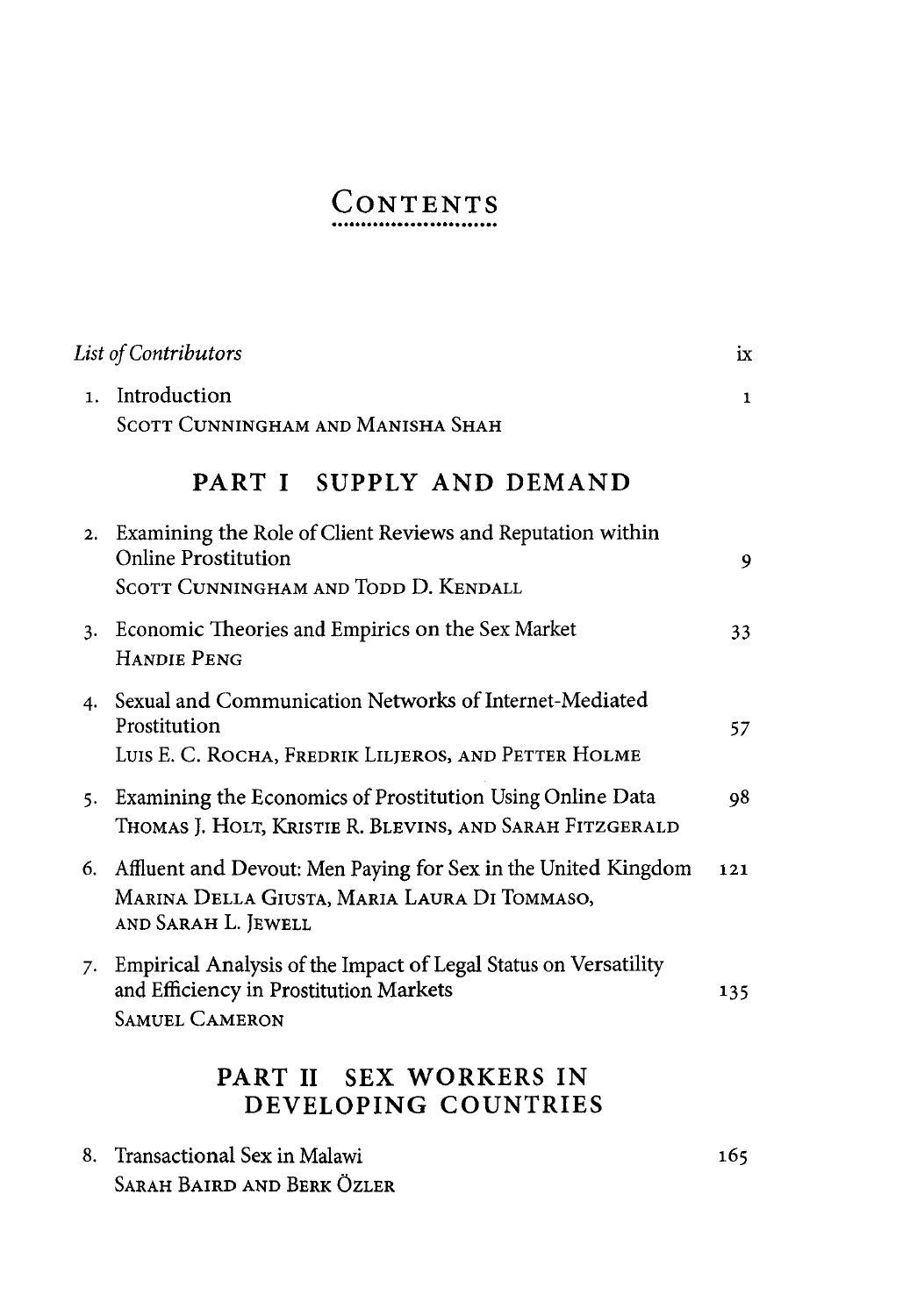| 9.  | Income, Income Shocks, and Transactional Sex<br>KATHERINE LOPICCALO, JONATHAN ROBINSON, AND ETHAN YEH                                                                                | 188 |
|-----|--------------------------------------------------------------------------------------------------------------------------------------------------------------------------------------|-----|
| 10. | Economics of Sex Work in Bangladesh<br>ASADUL ISLAM AND RUSSELL SMYTH                                                                                                                | 210 |
| 11. | The Details Are in the Fine Print: Sex Work, Sex Workers, and<br>Definitional Complications of Identity<br>ROHINI SAHNI AND V. KALYAN SHANKAR                                        | 229 |
|     | PART III MEN WHO HAVE SEX WITH MEN                                                                                                                                                   |     |
| 12. | The Economics of Male Sex Work<br>TREVON D. LOGAN                                                                                                                                    | 255 |
| 13. | Male Sex Workers: HIV Risk and Behavioral Economics<br>OMAR GALÁRRAGA AND SANDRA G. SOSA-RUBÍ                                                                                        | 282 |
|     | PART IV LAW AND POLICY                                                                                                                                                               |     |
| 14. | Violence and Entry in Prostitution Markets:<br>Implications for Prostitution Law<br><b>SAMUEL LEE AND PETRA PERSSON</b>                                                              | 311 |
| 15. | <b>Prostitution Policy</b><br>G. IMMORDINO AND F. F. RUSSO                                                                                                                           | 332 |
| 16. | A Method for Determining the Size of the Underground Cash<br>Economy for Commercial Sex in Seven US Cities<br>BILAL KHAN, MITCH DOWNEY, MEREDITH DANK,<br><b>AND KIRK DOMBROWSKI</b> | 348 |
|     | PART V HISTORY OF PROSTITUTION LAW                                                                                                                                                   |     |
| 17. | Nevada's Regulated Brothels<br><b>BARBARA G. BRENTS</b>                                                                                                                              | 369 |
| 18. | Canadian Prostitution Law: History and Market Impacts<br>LAUREN JONES                                                                                                                | 391 |
| 19. | Sidewalk Queens: The Economics of Popular Prostitution<br>in Fin-de-Siècle Paris<br>ALEXANDRE FRONDIZI AND SIMON PORCHER                                                             | 416 |